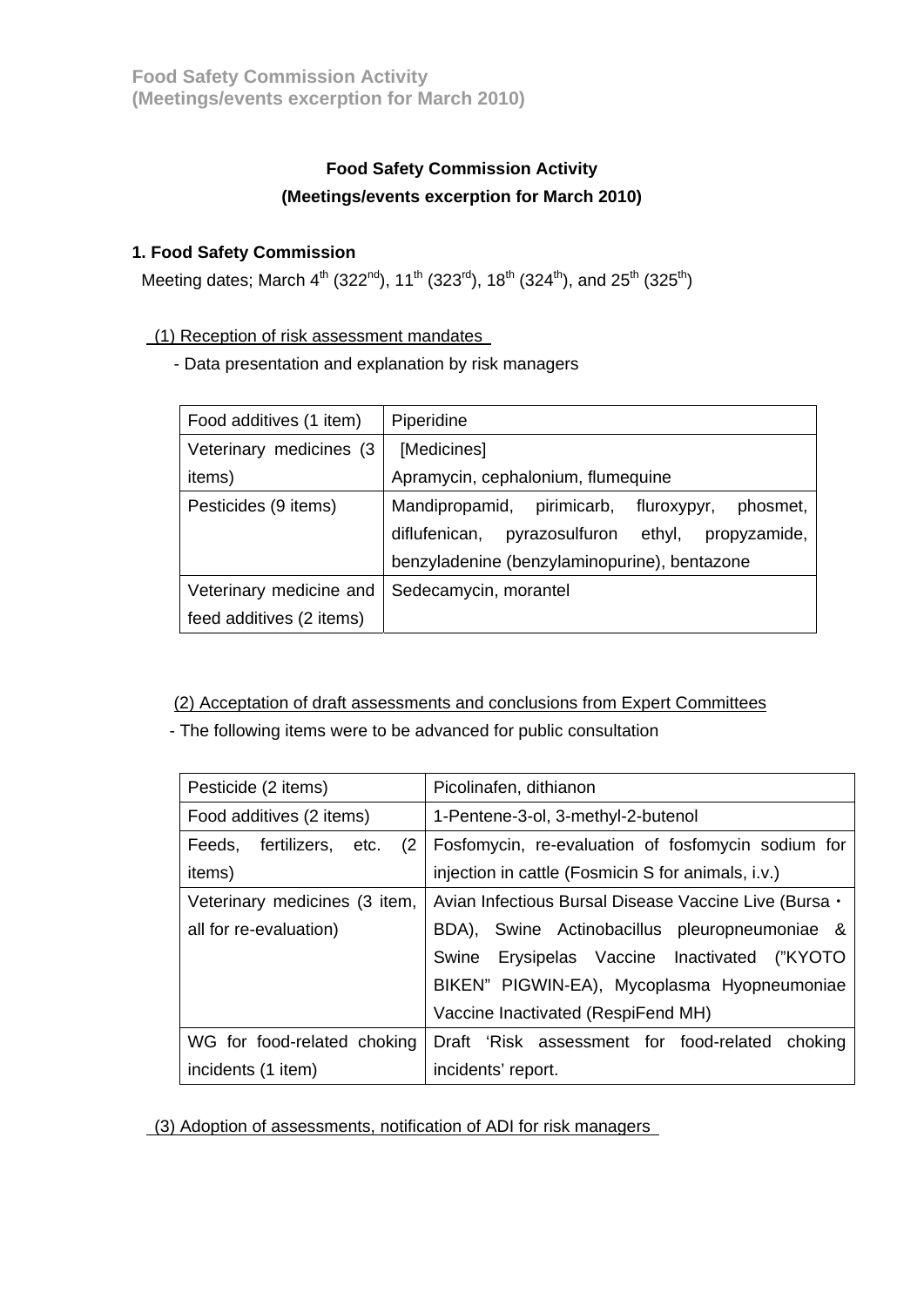# - Food additives (2 item)

| Item | Summary                                                         |
|------|-----------------------------------------------------------------|
|      | Butylamine, phenethylamine   FSC conclusion; 'When used for the |
|      | purpose of flavouring food, the agent would                     |
|      | not present a safety concern'.                                  |

### - Pesticides (5 items)

| Item            | ADI                  |
|-----------------|----------------------|
| Metominostrobin | 0.016 mg/kg BW/day   |
| Cyazofamid      | 0.17 mg/kg BW/day    |
| Pyridalyl       | 0.028 mg/kg BW/day   |
| Oxyfluorfene    | 0.024 mg/kg BW/day   |
| Ethoprophos     | 0.00025 mg/kg BW/day |

# - Genetically modified foods (3 items)

| ltem                                    | Summary                                |
|-----------------------------------------|----------------------------------------|
| Insect-resistant and herbicide-tolerant | According to the assessment guideline, |
| genetically modified maize MON89034 x   | the item was determined not for        |
| 1507 x NK603                            | necessitating additional safety        |
|                                         | assessment.                            |
| High oleic acid soy beans (DP-305423-1) | FSC conclusion; 'According to the      |
|                                         | assessment guideline, the item was     |
|                                         | evaluated to be not affecting on human |
|                                         | health.'                               |
| High oleic acid soy beans (DP-305423-1) | According to the assessment guideline, |
| for feed                                | the item was determined not for        |
|                                         | necessitating additional safety        |
|                                         | assessment.                            |

- Veterinary medicine (2 item)

| Item        | AD                  |
|-------------|---------------------|
| Mebendazole | 0.0025 mg/kg BW/day |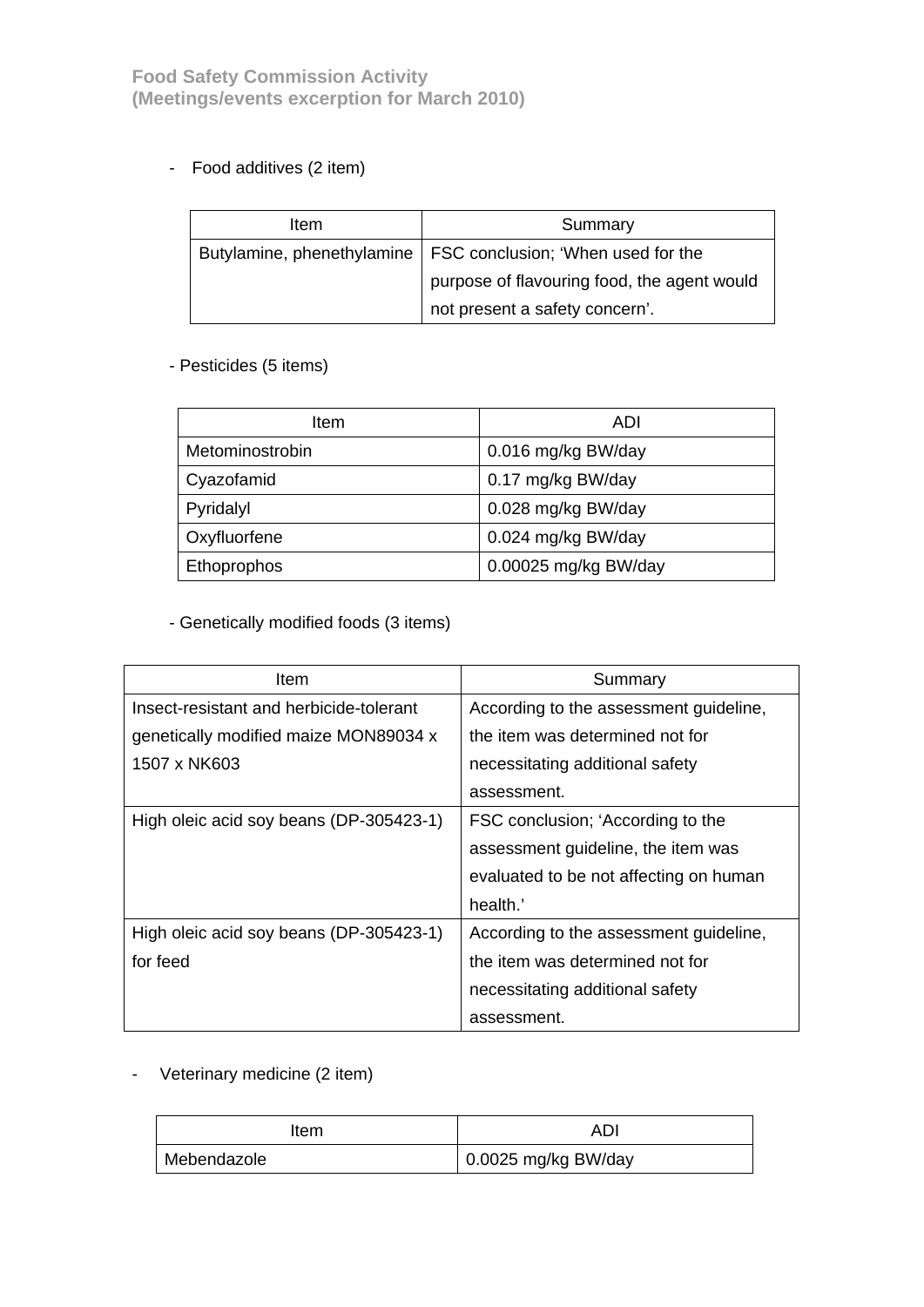| $\vert$ 0.006 mg/kg BW/day |
|----------------------------|
|----------------------------|

- Feed, fertilizer, ect. and Microorganisms/viruses Expert Committees Joint WG (1 item)

| ltem                       | Summary                                                        |
|----------------------------|----------------------------------------------------------------|
| Risk assessment of         | FSC conclusion; 'The potential of antimicrobial-resistant      |
| antimicrobial-resistant    | bacteria cannot be denied for being selected by the use of     |
| bacteria against           | antimicrobials, spread among humans through beef and pork      |
| fluoroquinolone            | commodities, and to affect on human health in a case where     |
| antibiotics used in cattle | a human has developed an infection caused by                   |
| and pigs                   | antimicrobial-resistant bacteria due to the reduced or no      |
|                            | treatment benefits by antimicrobial administration. Presently, |
|                            | the risk was estimated to be medium. The current consensus     |
|                            | among Expert Committee is that there is not necessarily        |
|                            | enough data and information present regarding                  |
|                            | antimicrobial-resistant bacteria, and likewise, there is not   |
|                            | solidly established or internationally acknowledged method     |
|                            | for risk assessment. Further data and information should be    |
|                            | gathered for antimicrobial-resistant bacteria, including       |
|                            | follow-up of activities and assessments by other international |
|                            | organizations.' This conclusion was adopted and forwarded      |
|                            | to the responsible risk manager.                               |

#### (4) Selection of items for self-task assessment

- Trans-fatty acid and aluminum were newly selected for self-task assessment. Accordingly, the following actions will be taken;

| Item             | Actions                                  |
|------------------|------------------------------------------|
| Aluminum         | Data collection for assessment           |
| Trans-fatty acid | Proceed to risk assessment by the Expert |
|                  | Committee for novel foods.               |

#### (5) Items to be exempted from risk assessment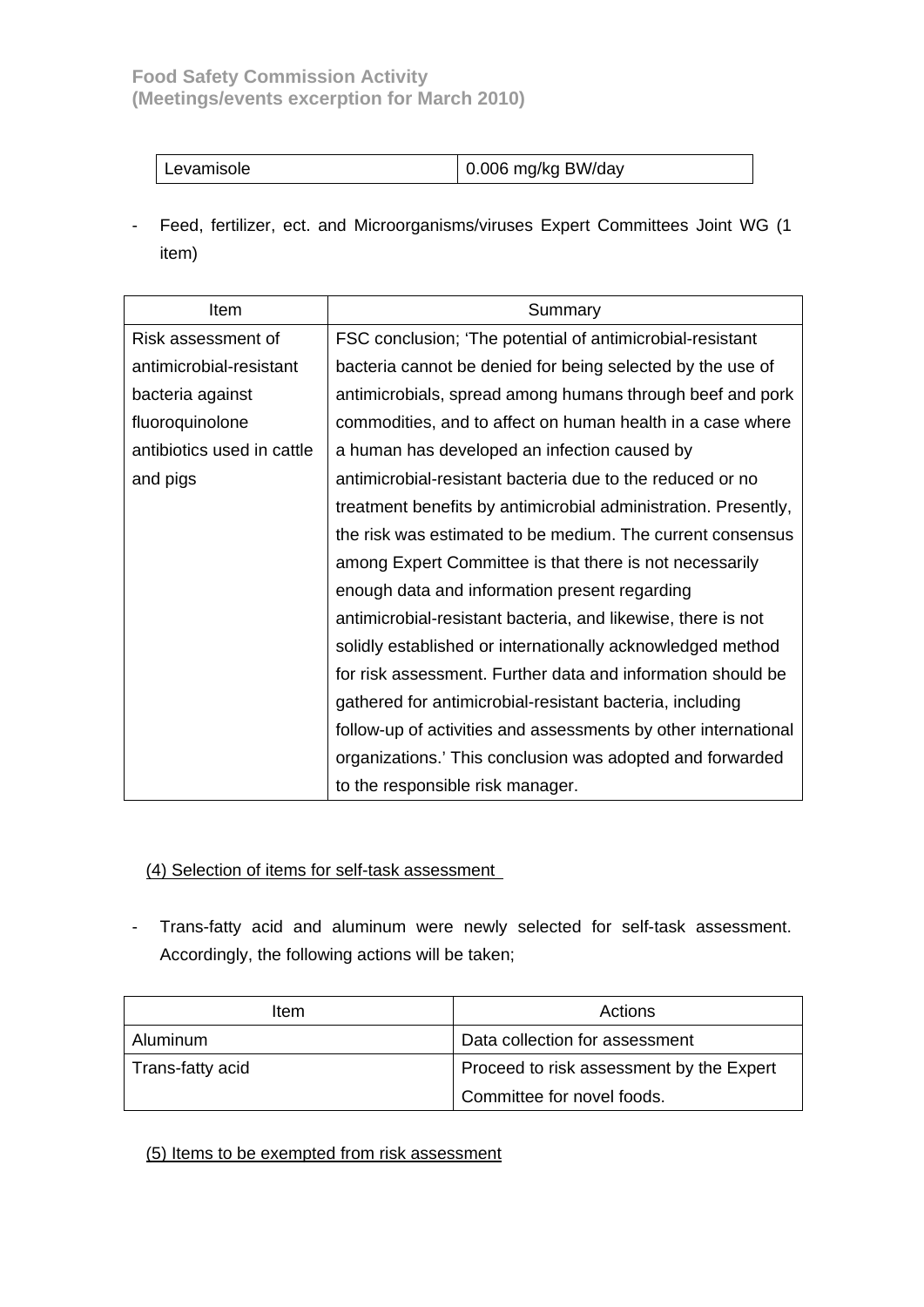**Food Safety Commission Activity (Meetings/events excerption for March 2010)** 

- The Commission stated it is unnecessary to revise Commission's previous assessment report for addition of stabilizers (D-solbitol and propylene glycol) to the following items to make them in liquid form;

Alkaline protease, xylanase, beta-glucanase

[The decision made based on article 11 section 1 of Food Safety Basic Law]

#### **2. Food Safety Commission Working Groups**

- WG meeting for food-related choking incidents
- $(7<sup>th</sup> meeting/March 10<sup>th</sup>, Wednesday)$

Finalization and submission of the assessment draft in food-related choking incidents to FSC meeting.

#### **3. Expert Committee meetings**

- Expert Committee for Food additives

 $(83<sup>rd</sup> meeting, March 30<sup>th</sup> Tuesday)$ 

| Item       | Summary                             |
|------------|-------------------------------------|
| Piperidine | Drafts were partly amended and      |
|            | forwarded for final adoption at FSC |
|            | meeting.                            |

- Expert Committee for Pesticides

(61<sup>st</sup> Executive Board of the Pesticides Expert Committee, March  $16<sup>th</sup>$  Tuesday)

| ltem                             | Summary                                     |
|----------------------------------|---------------------------------------------|
| Acephate, acifluorofen, lactofen | Drafts<br>and<br>amended<br>partly<br>were  |
|                                  | forwarded for final adoption at FSC         |
|                                  | meeting.                                    |
| Pymetrozine                      | Concluding<br>оf<br>public<br>consultation; |
|                                  | amended draft and FSC replies for public    |
|                                  | inquiries were forwarded to FSC meeting.    |
| Pyriminobac-methyl               | Concluding of public consultation; FSC      |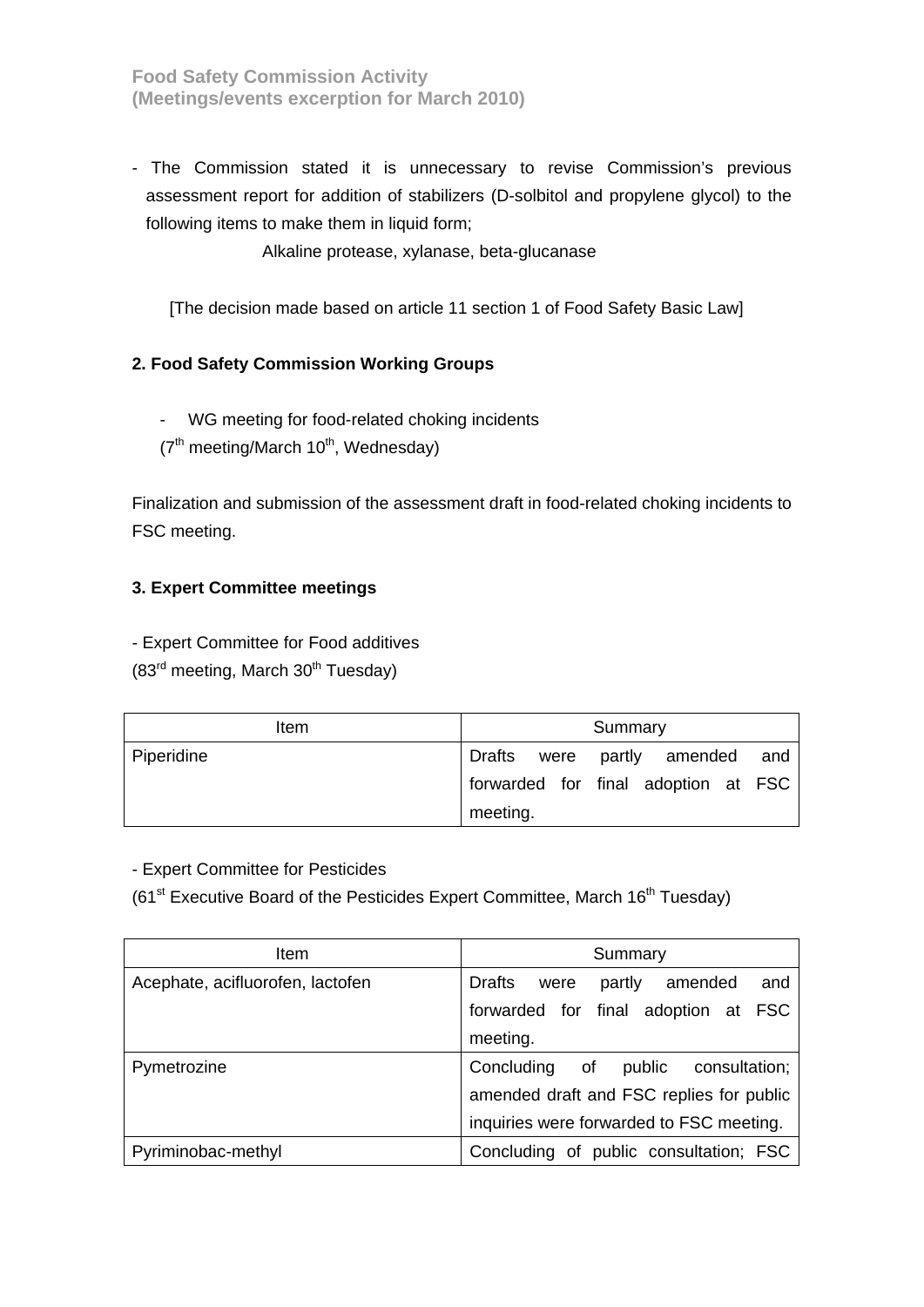|                        | replies to public comments/inquiries were |
|------------------------|-------------------------------------------|
|                        | forwarded to FSC meeting.                 |
| Fenthion               | Concluding of public consultation; FSC    |
|                        | replies to public comments/inquiries were |
|                        | forwarded to FSC meeting.                 |
| Other activity up-date | - Drafting of guidance for AfRD           |
|                        | - Assessment of pesticides for temporary  |
|                        | standards due to the introduction of      |
|                        | positive list system.                     |

- Expert Committee for Chemicals/Contaminants

<Lead assessment>

 $(10^{th}$  WG meeting, March  $10^{th}$  Monday)

\*The following points were discussed at the meeting;

- A few selected members from the Expert Committee have discussed and reported their opinions on the conversion formula of blood lead level to oral intake. Their suggestion included concerns over the uncertainty of lead intake estimates based on only currently available information. They indicated that there were not enough data to set TDI for lead intake at this time.
- WG concluded that the blood threshold level of lead without adverse effects for the high-risk group (fetus, young children, pregnant women, breast-feeding mothers, and potentially pregnant women) to be 4  $\mu$ g/dL, while for the rest of adults it was set to be 10 μg/dL.
- The conclusion was going to be released as an interim report. Further discussion should take place when more information/data becomes available to set TDI in the future. Eventually, the report should be made into a full risk assessment report.
- Expert Committee for Microorganisms and Viruses

 $(11<sup>th</sup> meeting, March 5<sup>th</sup> Friday)$ 

<Three priority items for self-task risk assessment>.

The meeting members agreed on partial revision of drafted risk profile up-date for *Salmonella enteritidis* in/on eggs, EHEC contamination in meat (especially beef), and norovirus in foods.